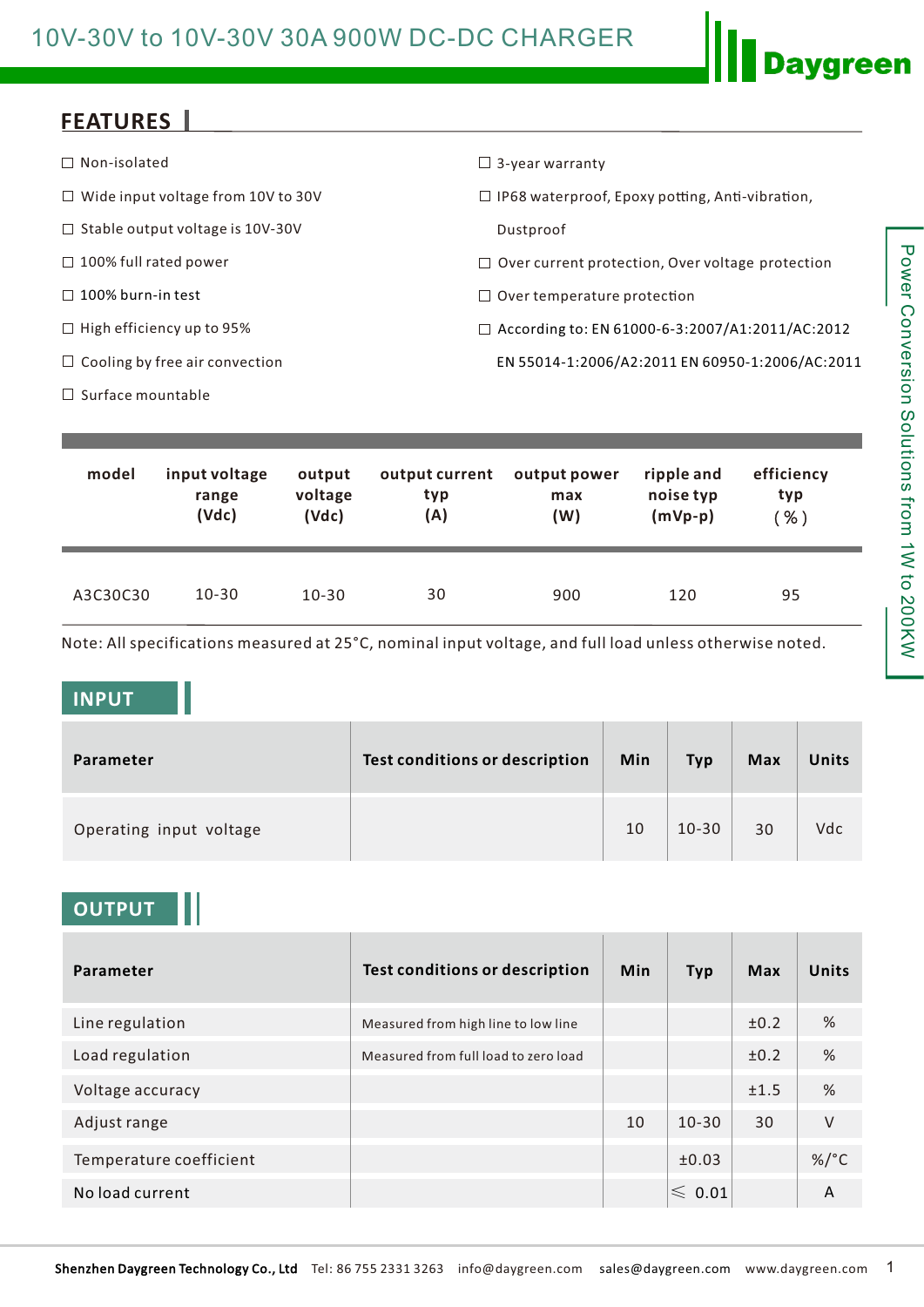# 10V-30V to 10V-30V 30A 900W DC-DC CHARGER



### **PROTECTIONS**

| Parameter                       | <b>Test conditions or description</b> | <b>Min</b> | <b>Typ</b> | Max | Units |
|---------------------------------|---------------------------------------|------------|------------|-----|-------|
| Output over voltage protection  | %Vo                                   |            |            |     |       |
| Output short circuit protection | Continuous                            |            |            |     |       |
| Current limit                   | % nominal output current              |            |            |     |       |
| Thermal shutdown case temp      |                                       |            | 85         |     |       |
| Cooling                         | Free air convection                   |            |            |     |       |
|                                 |                                       |            |            |     |       |

| <b>SAFETY AND COMPLIANCE</b> |                                                                                      |
|------------------------------|--------------------------------------------------------------------------------------|
| Parameter                    | Test conditions or description                                                       |
| Safety approvals             | EN 61000-6-3:2007/A1:2011/AC:2012<br>EN 55014-1:2006/A2:2011 EN 60950-1:2006/AC:2011 |
| <b>Enclosures</b>            | <b>IP68</b>                                                                          |

## **ENVIRONMENTAL**

| Parameter                  | Test conditions or description | <b>Min</b> | <b>Typ</b> | <b>Max</b> | <b>Units</b> |
|----------------------------|--------------------------------|------------|------------|------------|--------------|
| Case operating temperature |                                | $-40$      | 25         | 85         | °C           |
| Ambient temperature        |                                | $-20$      |            | 60         | °C           |
| Storage temperature        |                                | $-40$      |            | 105        | °C           |
| Humidity                   | Non-condensing                 |            |            | 95         | %            |

### **DERATING CURVE**